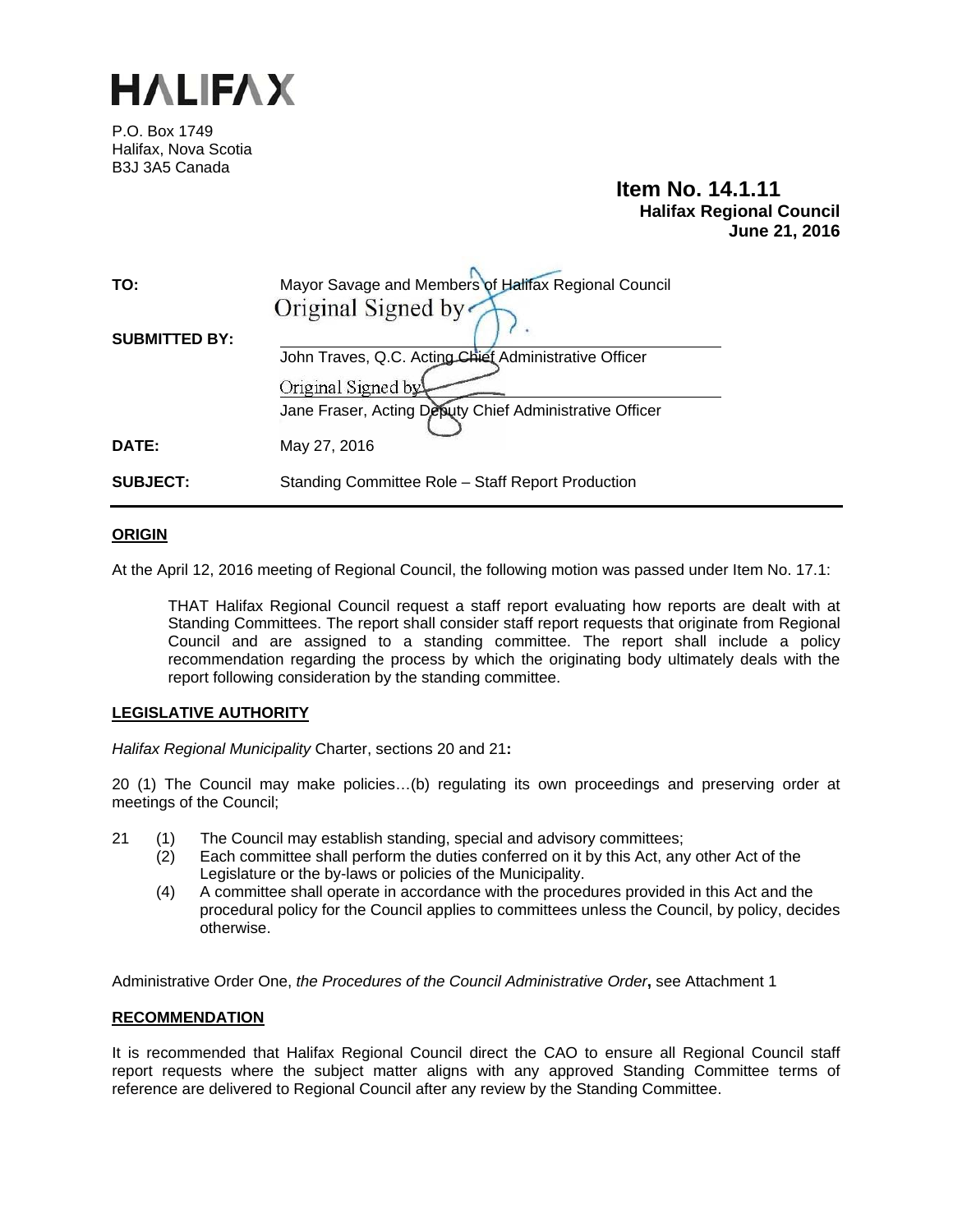## **BACKGROUND**

At the Committee of the Whole meeting on November 17, 2009, Regional Council adopted (in principle) a Standing Committee governance model subject to final approval of the structure and implementation procedure.

During the regular meeting on October 12, 2010 Regional Council approved a Standing Committee structure that included terms of reference for six Standing Committees. That structure is formally documented in Administrative Order Number One (AO1).

The role of Standing Committees relative to the delivery of staff reports is outlined in the following sections of AO1:

117. A committee of the Council shall consider and report upon only such matters as have been referred to it as provided herein or such matters as come within or reasonably flow from its continuing terms of reference, an Administrative Order creating the committee, a By-law of the Municipality and such other jurisdiction as established from time to time by the Council.

118. The general duties of any committee of the Council shall be:

(a) to report to the Council, or the appropriate delegated body, from time to time whenever desired by the Council and as often as the interests of the Municipality may require on all matters connected with the duties imposed on it, and to recommend such action by the Council, in relation thereto, as may be deemed necessary;

(b) to consider and report on any and all matters referred to it by the Council; …

In sporadic instances, reports requested by Regional Council have been received by Standing Committees but have not been subsequently referred to Regional Council for final consideration. Council requested that staff review the process and provide a recommendation that would ensure all staff reports requested by Regional Council are referred back to Regional Council at the conclusion of the report production process.

#### **DISCUSSION**

Process:

Administrative Order Number One outlines the structure and strategic rationalization for the Standing Committee governance model but it does not prescribe a detailed report production process. Operational implementation of the approved governance model would result in Regional Council report requests that fall within the terms of reference of a Standing Committee being referred to the Standing Committee prior to a final referral to Regional Council. Staff currently operates in this manner.

Regional Council report requests are generally referred to Standing Committees prior to delivery to Regional Council whenever the subject matter aligns with the Council-approved terms of reference for any Standing Committee. Reports that do not fall within any Standing Committee terms of reference are referred directly from staff to Regional Council.

The decision to include Standing Committees in the process for any specific report request is based on an evaluation by the CAO/DCAO at the time of Regional Council's initial report request. There is significant rigor around this business process based on the assumption that Regional Council wishes to have Standing Committee input in all cases where the subject matter aligns with Standing Committee mandates.

#### Authority:

Regional Council has assigned certain review and advisory responsibilities to Standing Committees based on their approved Terms of Reference. However, with the exception of some limited circumstances at the Audit and Finance and Appeals Standing Committees, Council has not delegated decision-making authority to Standing Committees. With very few exceptions, recommendations in staff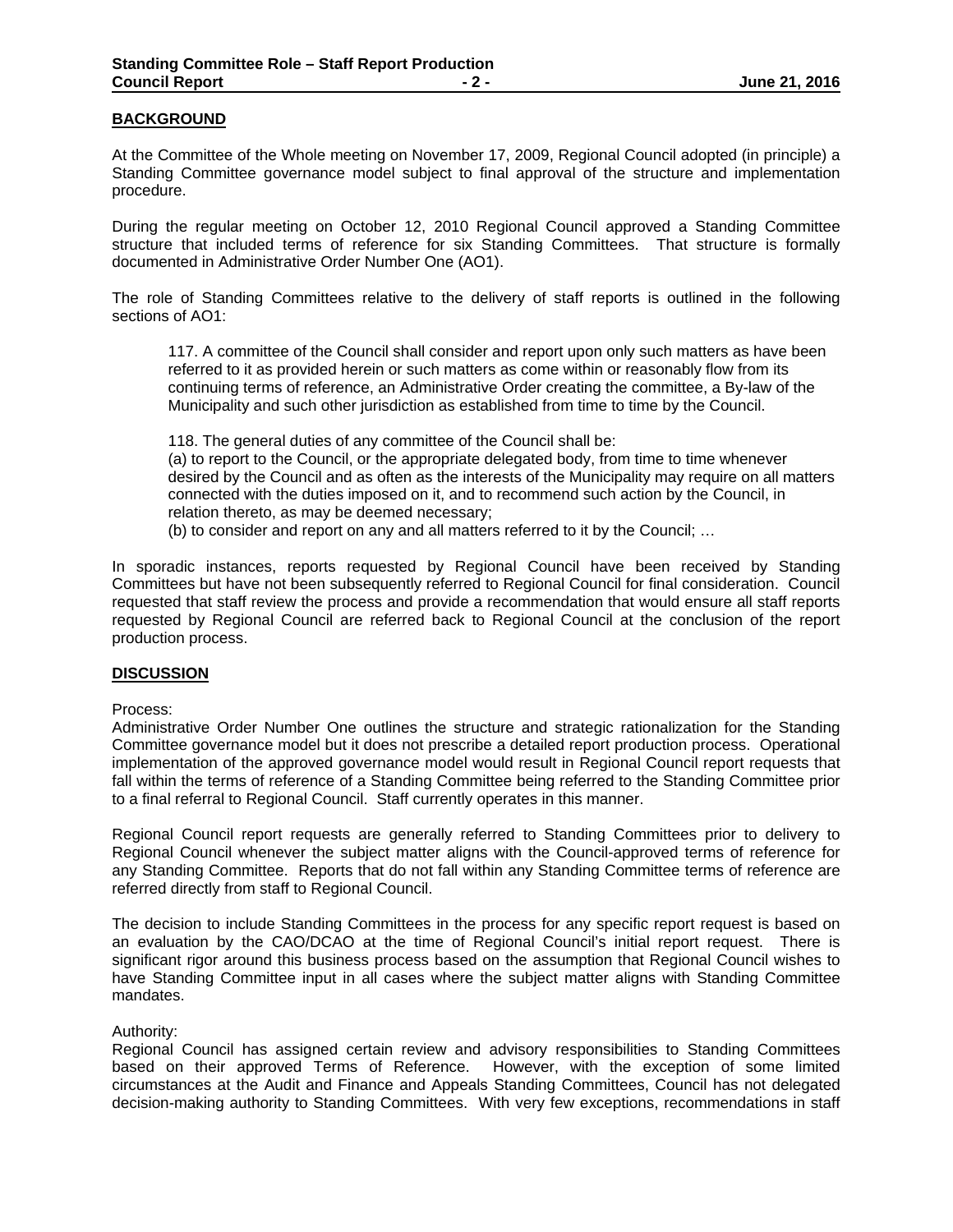reports reviewed by Standing Committees require a subsequent decision by Regional Council.

Variances:

Council has noted some reports have not completed the production path as outlined above. A review of Regional Council report requests from 2014 to present indicates that 23 reports requested by Regional Council that were routed through a Standing Committees did not ultimately return to Regional Council; all 23 of these were Information Reports. All Recommendation Reports referred to Standing Committees were returned to Regional Council for decisions/action.

#### Conclusions:

While there have been instances where reports requested by Regional Council have been reviewed by Standing Committee and not subsequently referred to Regional Council for action, those instances appear to be relatively infrequent and relate to Information Reports containing no recommendations and requiring no decision of Regional Council.

Notwithstanding the limited impact of the reports referenced in the Variance category above, staff believes that all reports requested by Regional Council should return to Regional Council subsequent to the appropriate review process unless Council directs otherwise.

Subject to Council's direction, staff will adjust the report production business process to ensure that all reports requested by Regional Council are referred to Regional Council after consideration by the relevant Standing Committee.

# **FINANCIAL IMPLICATIONS**

There are no financial implications associated with this report.

## **RISK CONSIDERATION**

There is a reputational and legal risk for the organization that could develop if a matter requiring a Regional Council decision was dealt with by a Standing Committee outside the committee's scope of authority as set out in the Charter and documented in AO1. That risk is currently of moderate to high impact but low likelihood. Subject to the implementation of an amended business process as recommended in this report, the likelihood is further reduced.

## **COMMUNITY ENGAGEMENT**

There are no community engagement implications associated with this report.

#### **ENVIRONMENTAL IMPLICATIONS**

No environmental implications have been identified.

# **ALTERNATIVES**

1) Council could choose to continue with the current process. This would imply the acceptance and continuance of the risk noted above which is of moderate to high impact but low likelihood.

This is not recommended because the risks associated with the current circumstances can be virtually eliminated with a relatively minor process adjustment.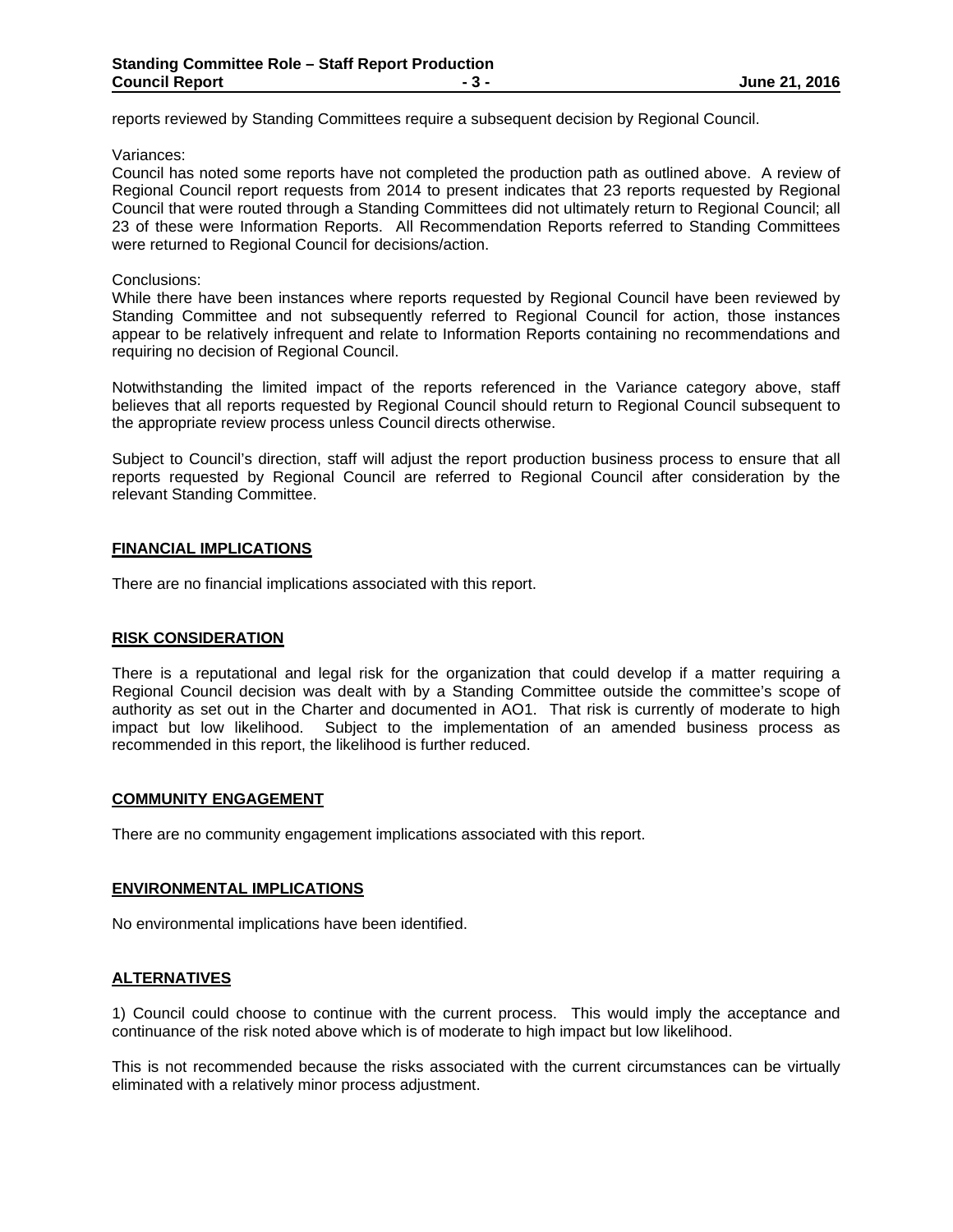2) Council could choose to direct staff to prepare amendments to Administrative Order Number One to require that Regional Council staff reports containing subject matter that falls within Standing Committee mandates are delivered directly to Regional Council with an option for Council to act on staff's recommendation or to refer the report to the appropriate Standing Committee for additional review prior to a final decision.

This is not recommended as it represents a potentially material delay in processing time and it adds bureaucracy to the report production process while not increasing efficiency.

# **ATTACHMENTS**

Attachment 1 – Excerpts from Administrative Order Number One

A copy of this report can be obtained online at http://www.halifax.ca/council/agendasc/cagenda.php then choose the appropriate meeting date, or by contacting the Office of the Municipal Clerk at 902.490.4210, or Fax 902.490.4208.

Report Prepared by: Sarah Jane Angevine, Report Production Process Controller, CAO's Office, 902.579.1741 and Steven Higgins, Executive Assistant to the CAO, CAO's Office, 902.490-2292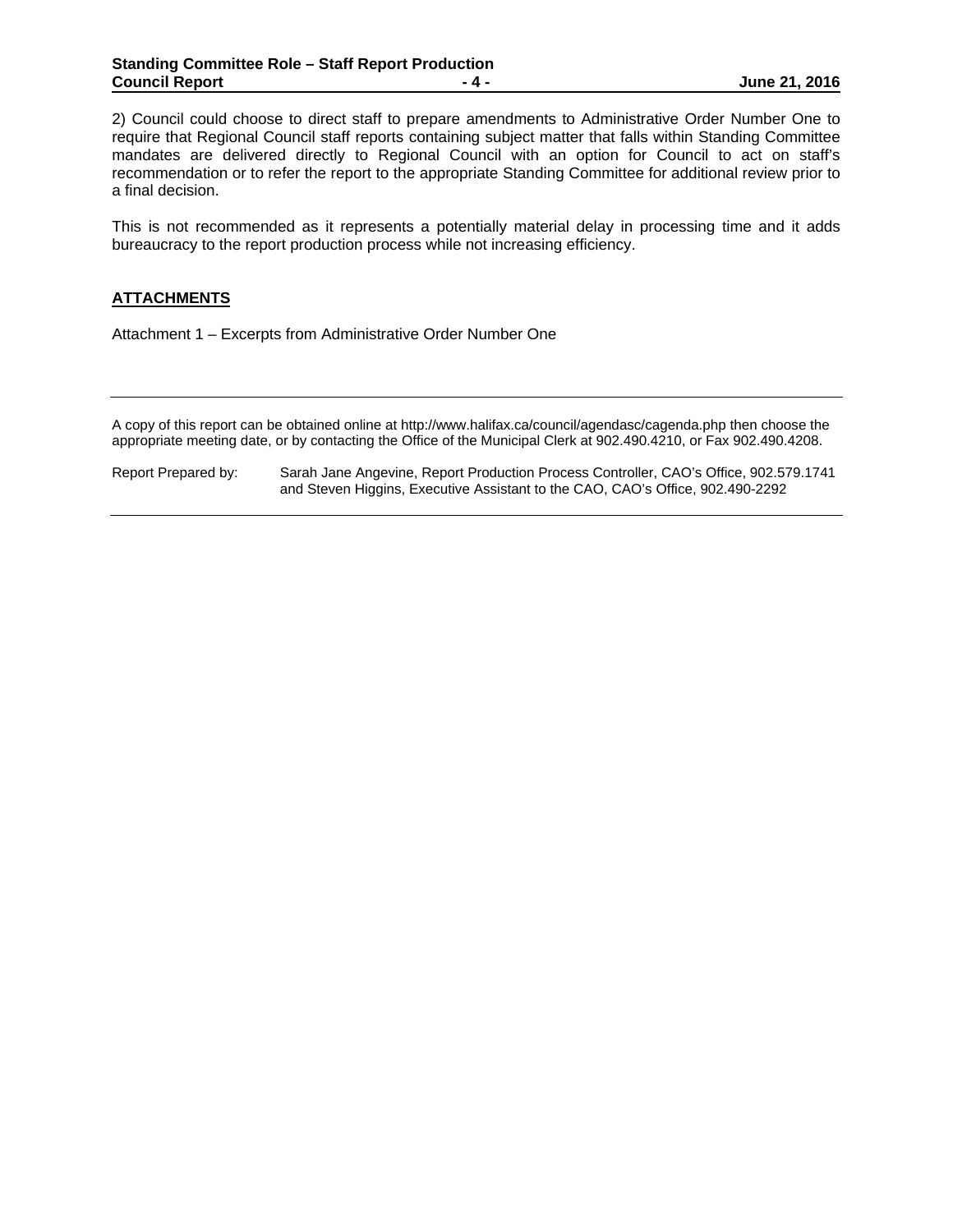## **Attachment 1 Excerpts from Administrative Order One**

18 (3) During the Agenda Review, the Mayor and CAO jointly may: (c) refer any item to a Community Council, Committee of the Whole or a Standing Committee that is within their respective jurisdiction; or

19. (1) On receipt of a request for a presentation, during Agenda review the Mayor and the CAO shall review the request and determine the appropriate disposition of the request

(2) Deleted.

 (3) If the subject of the request does not fall within the duties and responsibilities of a Standing Committee, the Mayor and the CAO jointly may:

(a) place the presentation on the Council agenda;

 (b) refer the presentation to the Presiding Officer of an appropriate Community Council or committee of the Council;

 (c) if the presentation is requesting financial assistance or a tax exemption, refer the delegation to the Grants Committee or Audit and Finance Standing Committee;

 (d) if the subject matter of the presentation is a matter which can be addressed by staff, refer the presentation to the appropriate business unit;

(e) determine that the Council will receive only written submissions on the matter; or

 (f) if the subject matter of the presentation is a matter which is outside the jurisdiction of the municipality, refuse the request.

 (4) Unless otherwise determined by the Presiding Officer and the CAO, or CAO designate, jointly the presentation shall be placed on the Council or a Community Council agenda only if the presentation is in reference to an item of business before the Council or Community Council or any matter within the jurisdiction of the Council or Community Council.

43. (1) The Standing Committees shall be the primary forum for public input at the Council.

- (2) Subsection (1) shall not:
	- (a) apply to a public hearing or an appeal hearing,
	- (b) apply to public participation respecting planning and development matters; or
	- (c) restrict public participation at a Community Council.

112. The Council establishes the following Standing Committees of the Council:

- (a) the Appeals Committee,
- (b) the Audit and Finance Standing Committee,
- (c) the Community and Economic Development Standing Committee,
- (d) the Committee of the Whole on Budget,
- (e) the Environment and Sustainability Standing Committee,
- (f) the Executive Standing Committee, and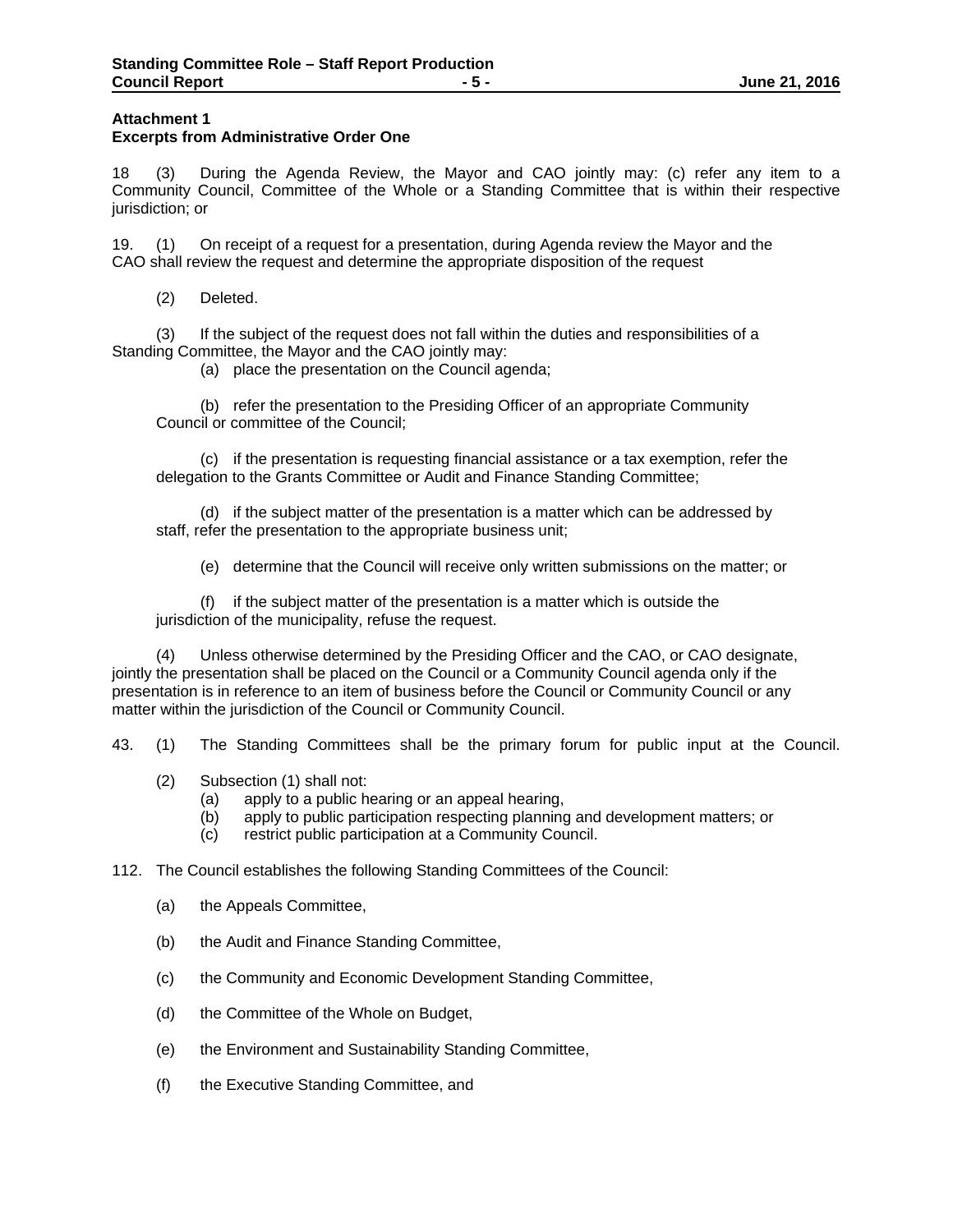(g) the Transportation Standing Committee.

113. The terms of reference for the Standing Committees are as follows:

(a) for the Appeals Committee, as set out in Schedule 1,

(b) for the Audit and Finance Standing Committee, as set out in Schedule 2;

 (c) for the Community and Economic Development Standing Committee, as set out in Schedule 3;

- (d) for the Committee of the Whole on Budget, as set out in Schedule 4;
- (e) for the Environment and Sustainability Standing Committee, as set out in Schedule 5;
- (f) for the Executive Standing Committee, as set out in Schedule 6; and
- (g) for the Transportation Standing Committee, as set out in Schedule 7.

114. (1) The Clerk shall have prepared the agenda of the Standing Committee together with copies of all reports or communications to be dealt with at each regular meeting of the Standing Committee.

 (2) The headings of the Agenda shall be the same as the Order of Business, except for the addition of public participation after notices of motion.

 (3) The Agenda for a Standing Committee shall be provided to the members of the Standing Committee no later than 4:30 pm on the fifth (5th) day prior to the meeting at which the item is to be considered.

117. A committee of the Council shall consider and report upon only such matters as have been referred to it as provided herein or such matters as come within or reasonably flow from its continuing terms of reference, an Administrative Order creating the committee, a By-law of the Municipality and such other jurisdiction as established from time to time by the Council.

118. The general duties of any committee of the Council shall be:

 (a) to report to the Council, or the appropriate delegated body, from time to time whenever desired by the Council and as often as the interests of the Municipality may require on all matters connected with the duties imposed on it, and to recommend such action by the Council, in relation thereto, as may be deemed necessary;

(b) to consider and report on any and all matters referred to it by the Council;

 (c) in the transaction of all business, to adhere to the administrative orders and by-laws of the Council; and

(d) to make its reports available to the Council prior to the same being given to the public.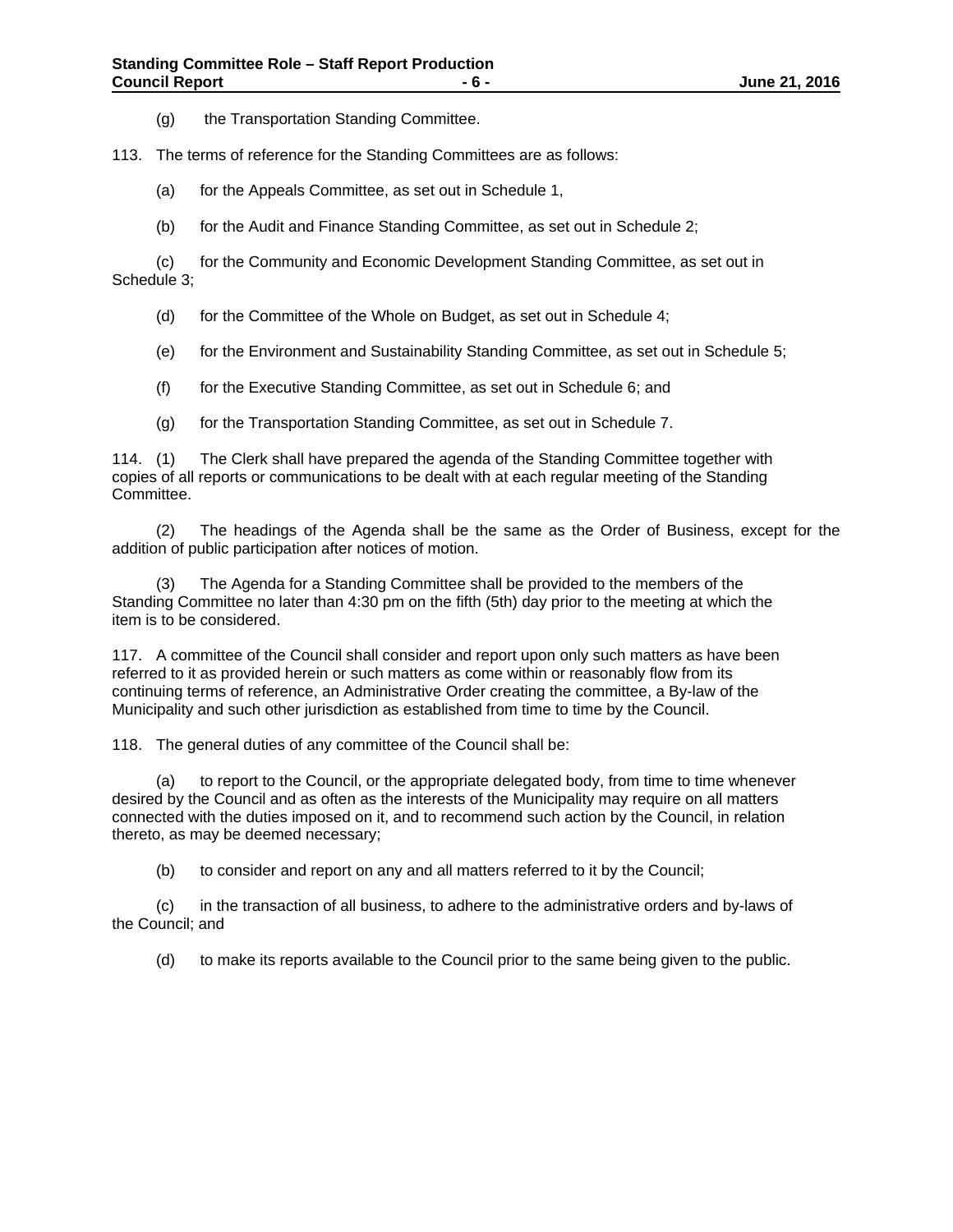# **AUDIT AND FINANCE STANDING COMMITTEE TERMS OF REFERENCE**

## **Duties and Responsibilities**

## **Audit**

3. The Audit and Finance Standing Committee shall:

 (a) review the qualifications, independence, quality of service and performance of the External Auditors annually and recommend to the Council the appointment or discharge of the External Auditors;

 (b) carry out the responsibilities of the Audit Committee as outlined in subsection 48(2) of the *HRM Charter*, including:

 (i) reviewing, in detail, the financial statements of the Municipality with the External Auditors,

 (ii) evaluating internal control systems and management letters with the External Auditors,

(iii) reviewing the conduct and adequacy of any internal audit undertaken,

 (iv) reviewing matters arising out of any internal audit that require further Investigation, and

 (v) undertaking other actions determined by the Council to be the duties of the Audit Committee; and

 (c) review with management and the External Auditor and recommend to the Council for approval, the annual audited financial statements.

#### **Finance and Risk Management**

4. The Audit and Finance Standing Committee shall:

 (a) review with Finance management the monthly financial forecast and KPIs (key performance indicators) to be presented to the Council;

 (b) review annually the debt and interest risk management activities proposed for the upcoming year by the CFO;

 (c) review annually with Finance management and report to the Council on the appropriateness of financial accounting policies, disclosures and forecasts;

 (d) ensure the adequacy and effectiveness of the systems of internal control in relation to financial controls and risk management as established by Administration;

 (e) review bi-annually with management, the enterprise risk management and financial implications coming from such risk and implications, including: Environmental, Human Resources, Operational and the insurable risks and insurance coverage strategy of the Municipality; and

review, as required, any other policies, procedures, forecasts, reports or process as agreed to mutually by the CAO and the Committee.

## **Auditor General**

4A. The Chair and Vice Chair of the Committee shall review and approve the expenses of the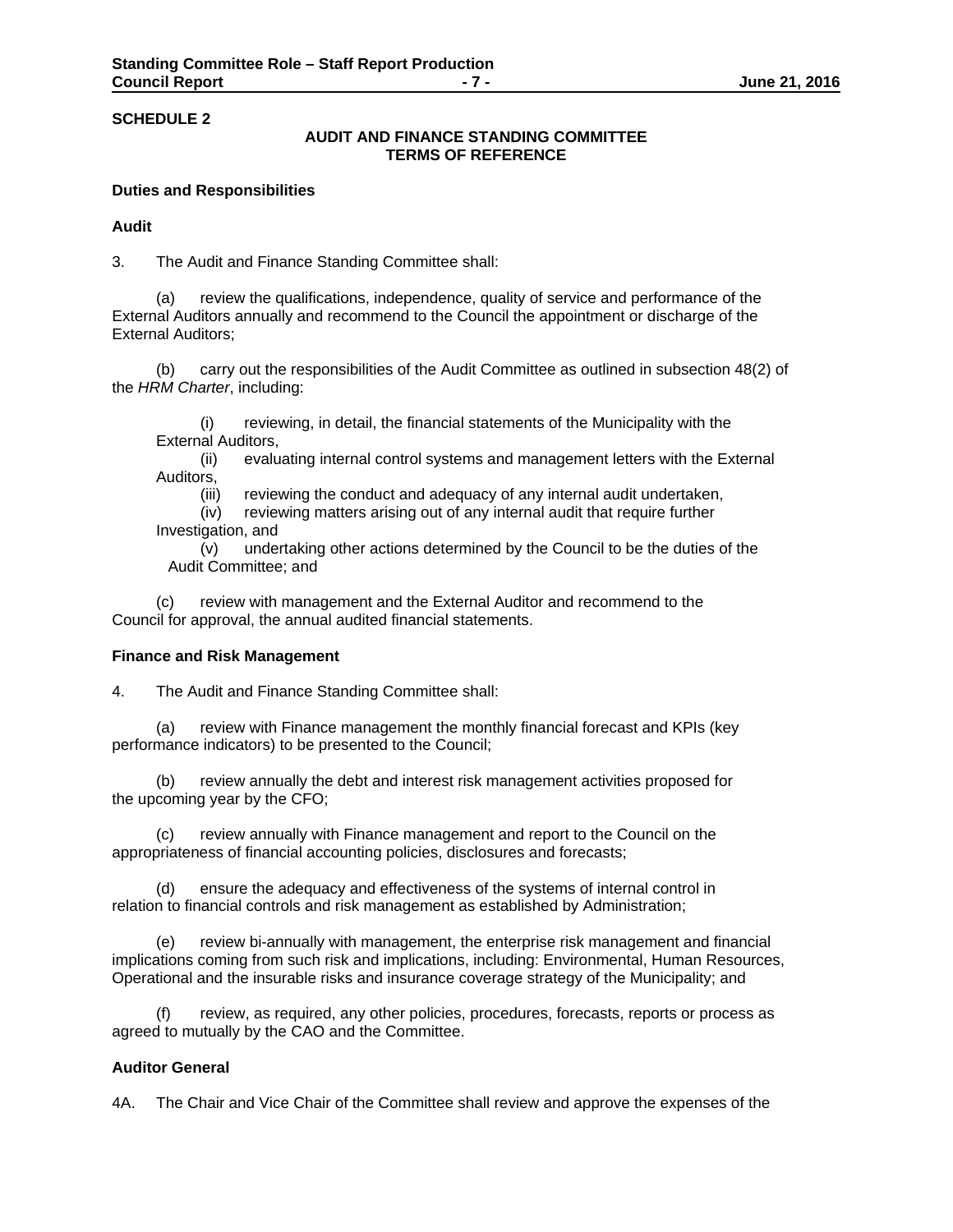Auditor General respecting employment and professional development expenses, such as travel, conferences and training, and for the purposes of:

 (a) the *Employment Expense Reimbursement Policy,* the Chair and Vice Chair of the Audit and Finance Standing Committee stand in the place of the business unit;

 (b) the Employee Learning & Development Policy, the Chair and Vice Chair of the Audit and Finance Standing Committee stands in the place of the approval authority; and

 (c) the Request for Education Reimbursement Policy**, the** Chair and Vice Chair of the Audit and Finance Standing Committee stand in the place of the manager for approval and the HRM Corporate Training office for a review to determine if it meets the conditions under the policy.

# **Halifax Regional Library**

5. The mandate of the Audit and Finance Standing Committee shall include auditing, finance and risk management of the Halifax Regional Library.

### **Liaison**

6. Notwithstanding section 49 of the *HRM Charter* outlining the role, independence and reporting relationship of the Municipal Auditor General, the Audit and Finance Standing Committee shall act as a liaison and communication link between the Auditor General and the Council.

7. The Audit and Finance Standing Committee shall liaison with:

(a) the Provincial Property Valuation Service through representation on the Union of Nova Scotia Municipalities (UNSM) oversight board;

 (b) the Investment Policy Advisory Committee through appointment of the Council representative to the Committee; and

 (c) the Grants Committee and Special Events Advisory Committee through nomination of the Council and Citizen representatives and appointment of the Chair of the Committees from a member of the Audit and Finance Standing Committee.

#### **Other Duties and Responsibilities**

8. The Audit and Finance Standing Committee shall review and make recommendations on proposals coming to the Council outside of the annual budget or tender process including:

- (a) new programs or services not yet approved or funded;
- (b) programs or services that are being substantially altered;
- (c) proposed changes in any operating or project budget items;
- (d) the commitment of funds where there is insufficient approved budget;
- (e) new or increased capital projects not within the approved budget;
- (f) increases in project budget due to cost sharing; and

 (g) the creation or modification of reserves and withdrawals not approved in the approved budget.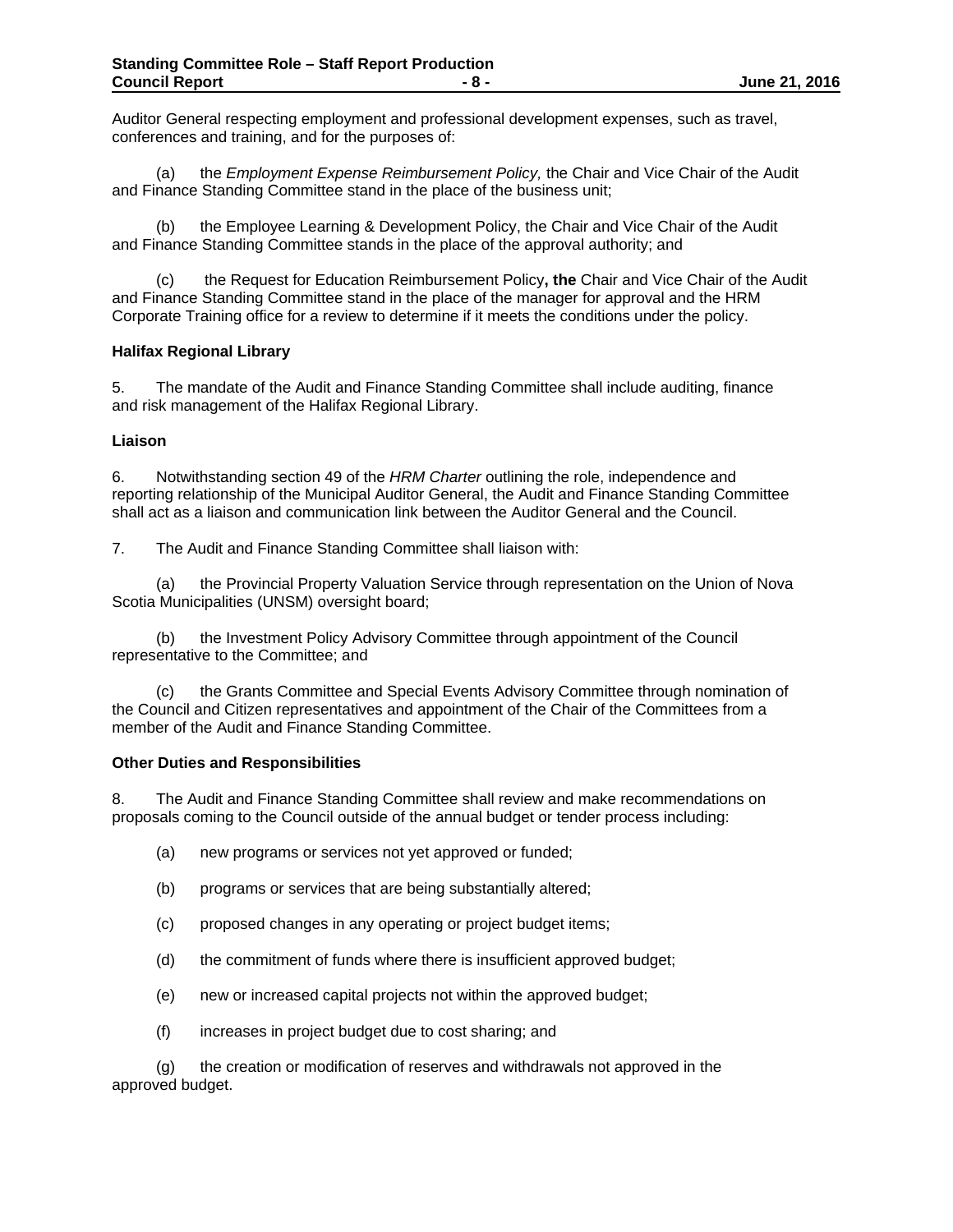# **COMMUNITY PLANNING AND ECONOMIC DEVELOPMENT STANDING COMMITTEE TERMS OF REFERENCE**

# **Oversight - Planning**

3. The Community Planning and Economic Development Standing Committee shall provide oversight of the Municipality's Regional Plan and Regional Planning Initiatives, as follows:

(a) overseeing the Municipality's Regional Plan and Regional Planning Initiatives;

 (b) reviewing and recommending to the Council the scope of the five-year Regional Plan reviews including roles of sub committees;

(c) co-ordinating with the other Standing Committees on major Regional Plan initiatives;

 (d) being involved in developing the Municipality's approach to public participation programs for various planning processes such as regional and municipal planning strategy amendments; and

 (e) overseeing the priority setting relative to the Community Visioning Program, Functional Plan Implementation and major planning projects.

### **Oversight – Economics and Immigration**

4. The Community Planning and Economic Development Standing Committee shall oversee the Municipality's Economic Plan, Economic Prosperity Indicators and Immigration Action Plan by:

being involved in policy development and overseeing of policies appropriate to promote Community and Economic development throughout the municipality;

 (b) overseeing the progress of the Municipality's Economic Strategy and Outcome areas and related initiatives; and

(c) overseeing the progress of the Municipality's Immigration Action Plan and related initiatives.

## **Oversight – Community Building Initiatives**

5. The Community Planning and Economic Development Standing Committee shall oversee the Municipality's Community building initiatives in the areas of arts, culture and recreation and related facilities strategies by:

 (a) promoting and enabling an inclusive range of arts, culture and recreational opportunities in the municipality;

 (b) promoting and enabling access to arts, cultural and recreational facilities that support the Municipality's Community Outcome areas; and

 (c) overseeing the progress on the Municipality's Community building and enhancing strategies and any related initiatives.

#### **Other Duties and Responsibilities**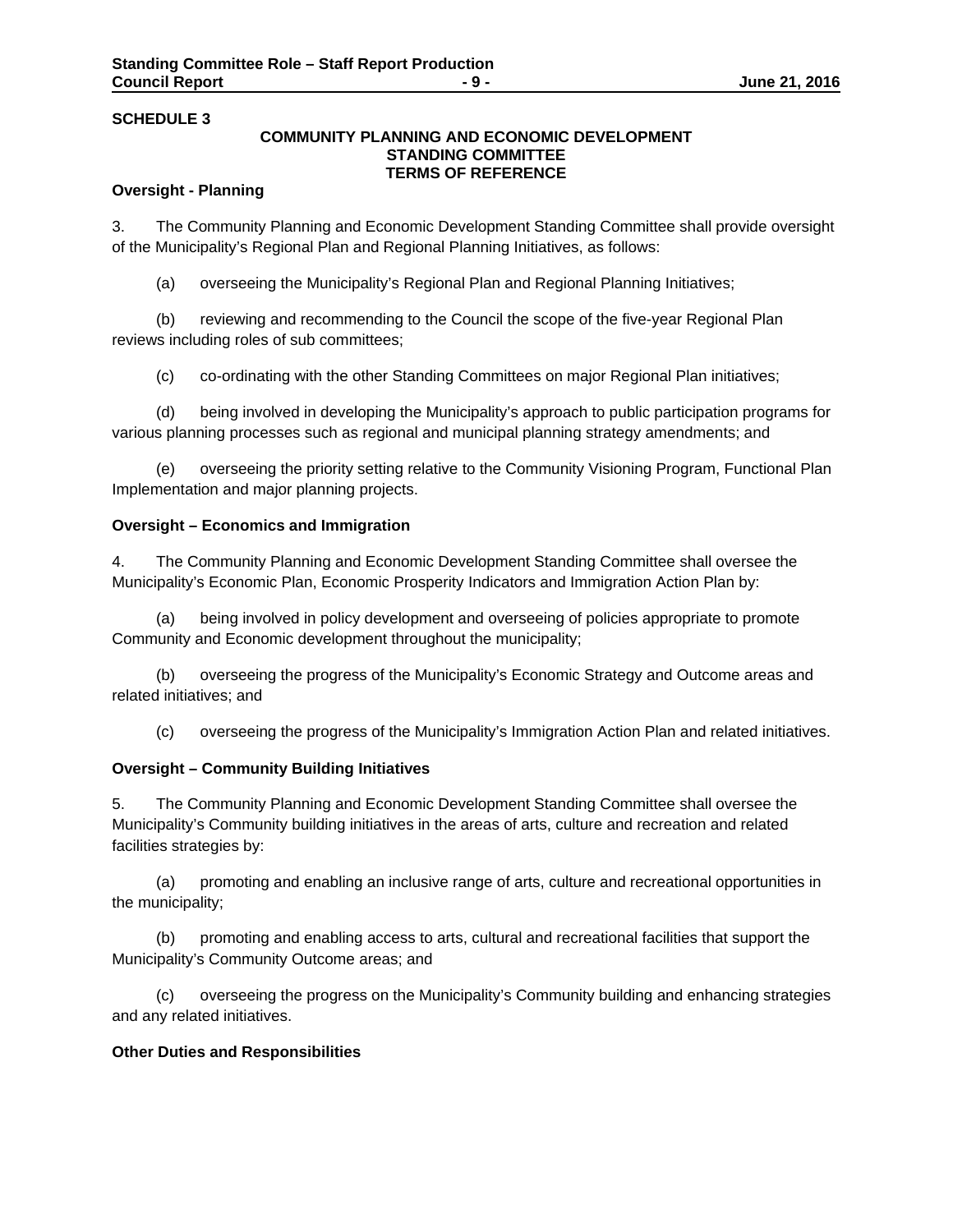6. The Community Planning and Economic Development Standing Committee shall have an active interest in the Agencies and Initiatives that support Community and Economic development throughout the municipality by:

(a) promoting and encouraging the development of programs, policies in initiatives in the municipality that support Community and Economic development throughout the municipality;

(b) engaging, at a governance level, the agencies, boards and committees funded by the Municipality and under the mandate of the Standing Committee to ensure they meet community needs and expectations including:

(i) the Greater Halifax Partnership,

(ii) Destination Halifax,

(iii) Trade Centre Limited,

(iv) Community Boards and Arts Boards and the broader Arts Community,

(v) HRM Business Districts and organizations, and

(vi) others as identified by the Committee and approved by the Council or others as identified by the Council.

 (c) recommending to the Council the Municipality's appointments and reviewing service agreements of the agencies, boards and commissions under the mandate of the Standing Committee; and

 (d) performing such other related activities in the area Economic and Community Development in the Municipality's as identified by the Standing Committee and approved by the Council.

7. The Community Planning and Economic Development Standing Committee shall perform such other duties and responsibilities as may be determined by the Council.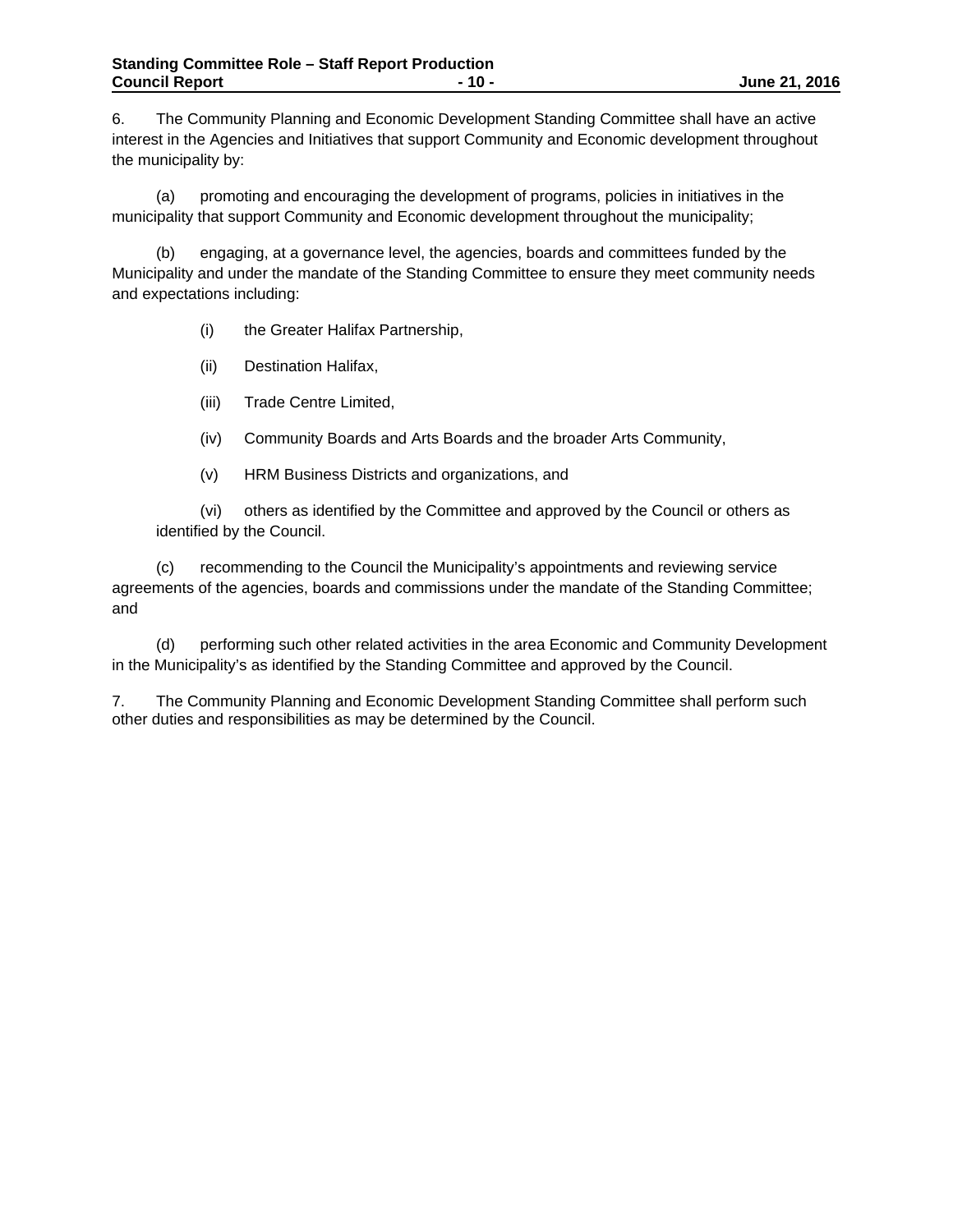# **ENVIRONMENT AND SUSTAINABILITY STANDING COMMITTEE TERMS OF REFERENCE**

#### **Solid Waste Resource Management**

3. The Environment and Sustainability Standing Committee shall:

 (a) advise the Council on matters respecting solid waste management, including the responsibility to receive reports and to keep the Council informed respecting all matters related to the solid waste management program in the municipality; and

 (b) appoint a Member of the Standing Committee as the Municipality's representative on the Provincial Solid Waste Chairs Committee.

#### **Energy Choice and Security**

4. The Environment and Sustainability Standing Committee shall:

- (a) promote and enable a variety of energy choices for residents of the municipality;
- (b) promote and enable sustainable and renewable sources of energy in the Municipality;

(c) promote the achievement of the Municipality's greenhouse emission reduction commitments;

(d) promote diversification of municipal revenue streams through investments in utilities such as natural gas, wind energy and district energy;

(e) promote ways to maximize the Municipality's capital dollars through co-location of utilities and coordination of projects;

(f) be involved in policy development on undergrounding of services; and

(g) liaison with Heritage Gas and similar utilities at a governance level to encourage, promote and enable the provision of natural gas services to the residents and businesses of the municipality.

#### **Parks and Open Spaces**

5. The Environment and Sustainability Standing Committee shall:

(a) encourage the appropriate policy structure to address amount, use and protection of parks, forests (urban and rural) and open spaces for the use and enjoyment of the residents of the municipality, and

(b) perform other related activities in the area of parks and open spaces as identified by the Standing Committee and approved by the Council.

#### **Water Resource Management**

6. The Environment and Sustainability Committee shall:

be involved in policy development and oversight of policies appropriate to promote and protect water resources in the Municipality;

(b) liaison with Halifax Water including the nomination to the Council of one (1) Member of the Standing Committee as one (1) of the Council appointments to the Board of Halifax Water and the nominee shall act as a liaison between the Standing Committee and Halifax Water; and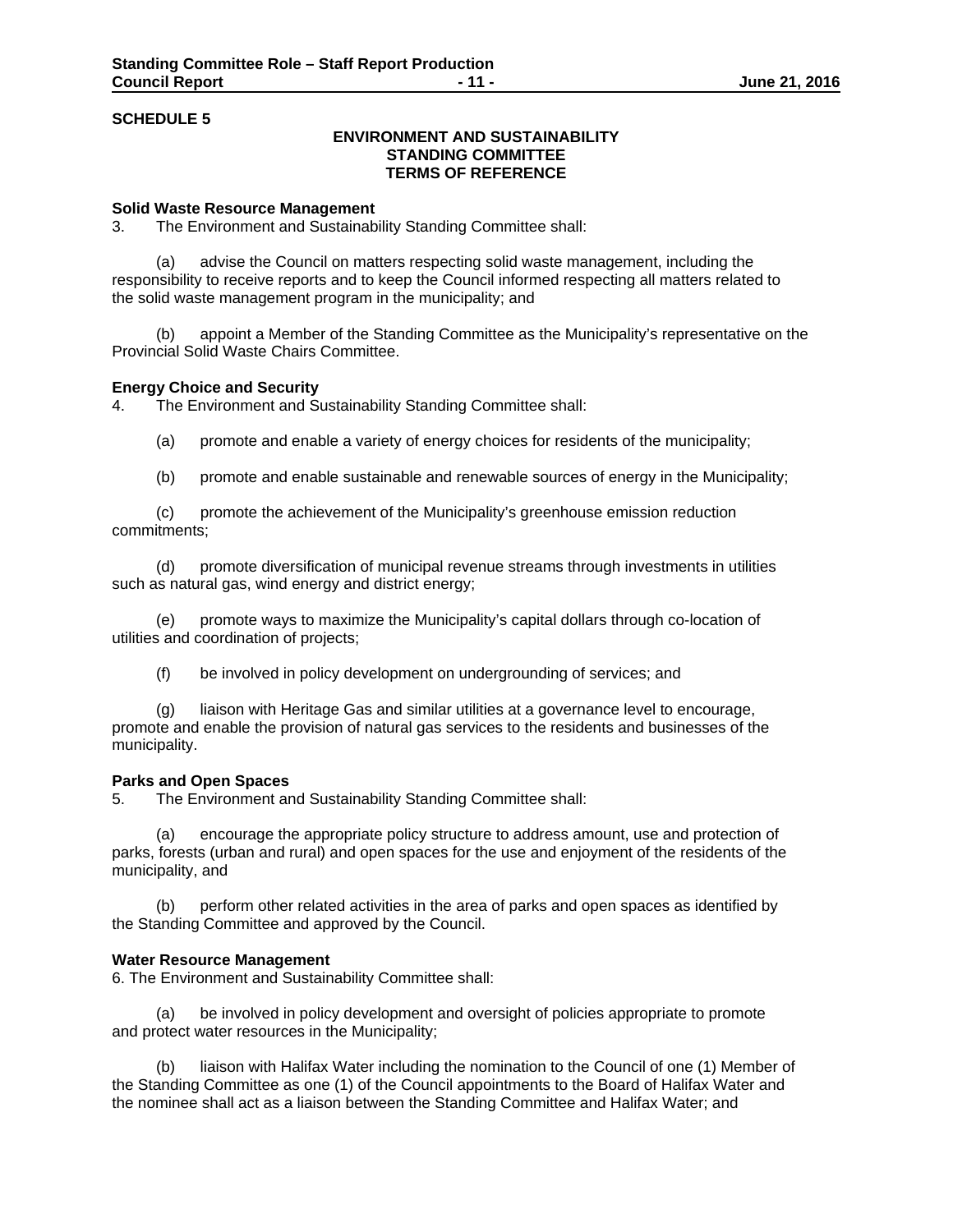(c) perform other related activities in the area of Water Resource management as identified by the Standing Committee and approved by the Council.

## **Climate Change Mitigation and Adaptation**

7. The Environment and Sustainability Standing Committee shall:

 (a) progress policy related to municipal climate change adaptation and mitigation, including the policy requirements of the Infrastructure Secretariat's Gas Tax Funding program;

(b) promote community adoption of climate change mitigation and adaptation measures; and

 (c) provide governance oversight of the Municipality's Climate Change Risk Management Strategy.

# **Other Duties and Responsibilities**

8. The Environment and Sustainability Standing Committee shall perform such other matters as may be determined by the Council.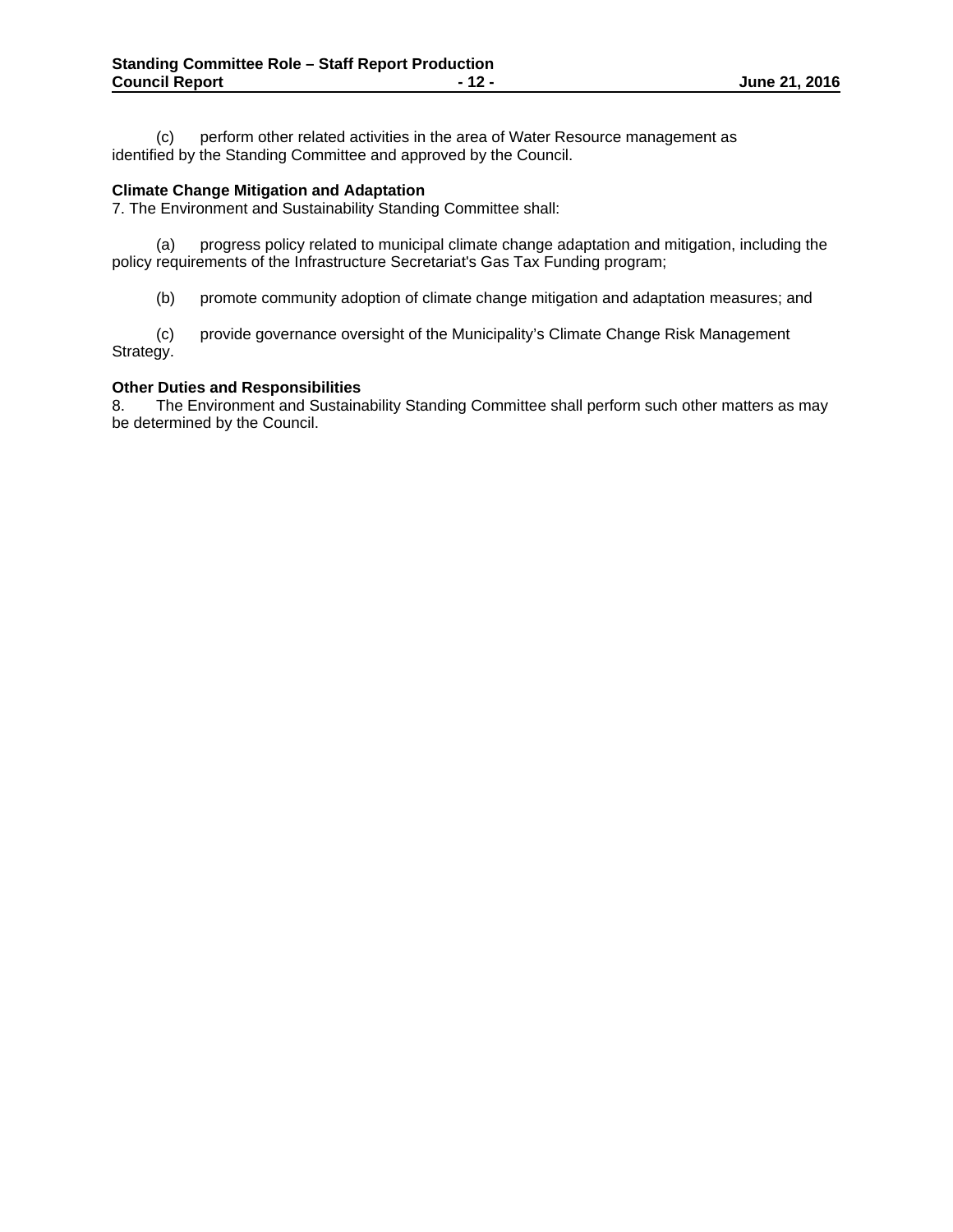# **EXECUTIVE STANDING COMMITTEE TERMS OF REFERENCE**

## **Emergency Management**

3. The Executive Standing Committee shall:

(a) act as the Emergency Management Advisory Committee of the Council with responsibilities as outlined under By-law E-100, the *Emergency Management By-law*;

(b) advise the Council on the development of Emergency Management plans and Present the Municipal Emergency Management Plans to the Council;

(c) brief the Council on developments during a local state of emergency; and

(d) perform any such other duties in regard to Emergency management as may be required and directed by the Council.

#### **Membership Selection**

4. The Executive Standing Committee shall act as the Membership Selection Committee of the Council with a mandate to function as the nomination committee for appointment to Boards and Committees, including at large nomination to Standing Committees, except as delegated to other Standing Committees by the Council.

### **CAO Liaison and Review**

5. The Executive Standing Committee shall:

(a) notwithstanding Part II of the *HRM Charter* (outlining the roles and responsibilities of the CAO and the reporting relationship to the Council), the Executive Committee shall act as a liaison and communication link between the CAO and the Council;

(b) meet at least quarterly with the CAO to review and confirm the CAO goals and objectives and performance expectations;

(c) provide feedback, support and a formal evaluation of the performance of the CAO at least annually to the CAO and the Council;

(d) coordinate, on behalf of Council, the recruitment and provide a recommendation on the hiring of the CAO should the position become vacant;

- (e) provide a forum to assist the CAO in major initiatives regarding:
	- (i) organizational change
	- (ii) employee relations
	- (iii) new directions in service delivery
	- (iv) administrative policies; and

(f) perform such other duties in regard to CAO liaison and review as may be required and directed by the Council.

#### **Volunteer Award Recognition**

6. The Executive Standing Committee shall oversee the administration of the Municipality's Volunteer Awards program to ensure the program and selection criteria meet the objectives of the Council and the Communities of the municipality.

#### **Bylaw Rationalization**

7. The Executive Standing Committee shall oversee and provide advice on Administrative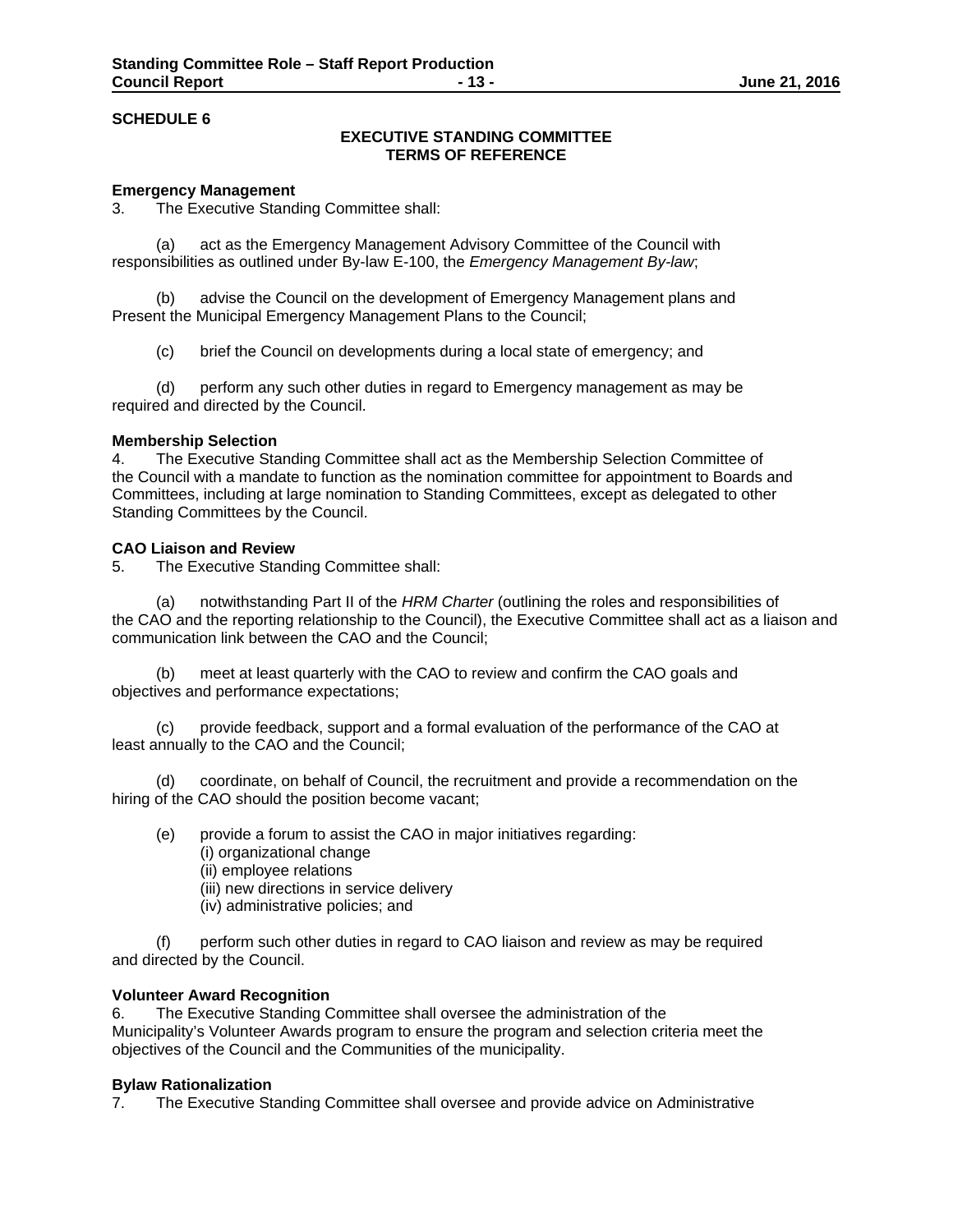Order 32 the *By-law Development Administrative Order* and other policy matters related to the Bylaws, Ordinances, Administrative Orders and Policies of the Council.

# **General Governance of the Council**

8. The Executive Standing Committee shall act as a review committee for matters related to the general self-governance and administration of the Council as directed by the Council.

## **Priority Areas and Corporate Performance Objectives of the Council**

9. The Executive Standing Committee shall:

 (a) have strategic oversight of progress on the Municipality's Corporate Performance Objectives and priority areas of the Council; and

 (b) perform other Administrative matters as may be determined and directed by the Council.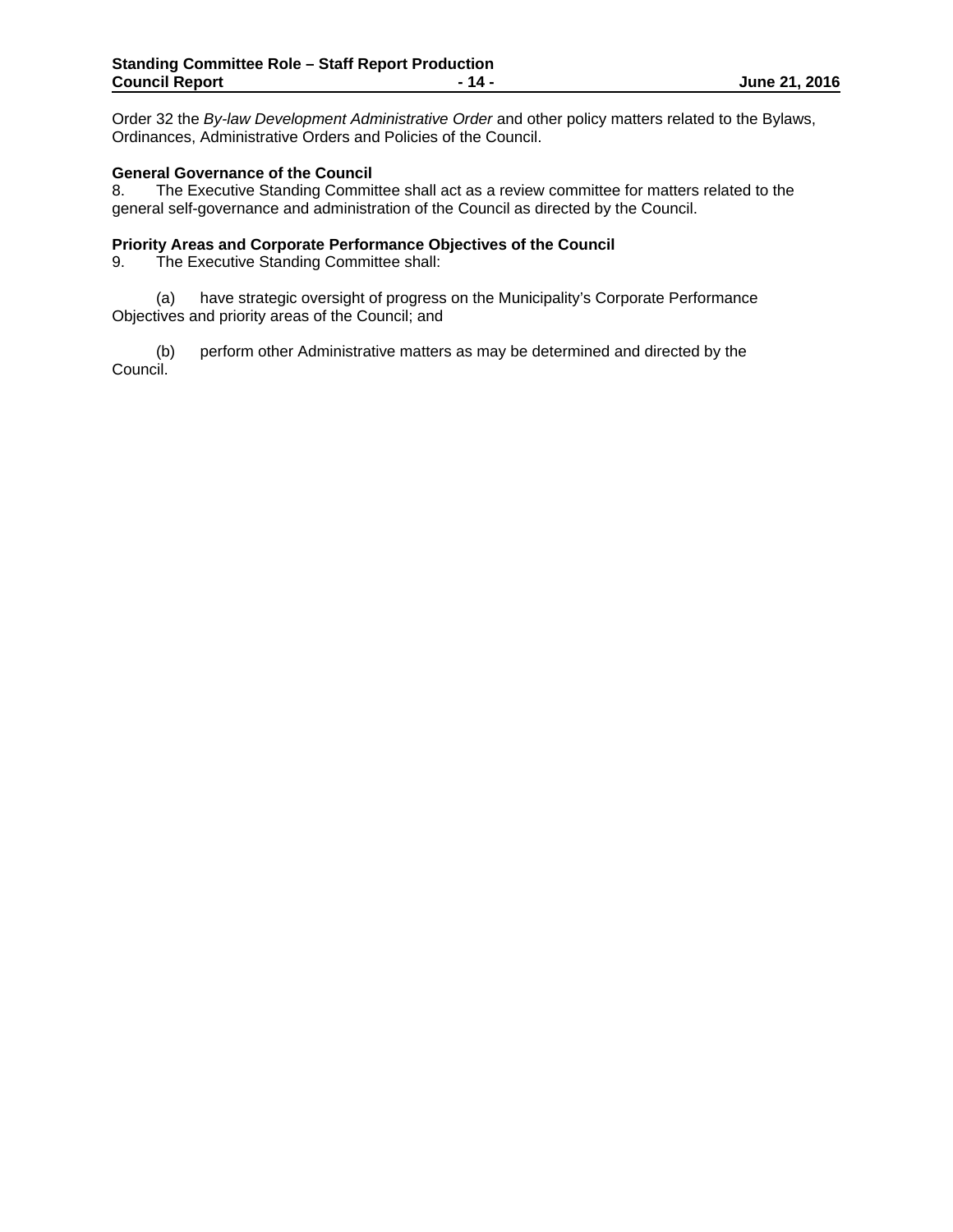# **TRANSPORTATION STANDING COMMITTEE TERMS OF REFERENCE**

### **Duties and Responsibilities**

4. The Transportation Standing Committee shall oversee and review of the Municipality's Regional Transportation Plans and initiatives, as follows:

(a) overseeing HRM's Regional Transportation Objectives and Transportation outcome areas;

(b) overseeing and reviewing the Regional Transportation policies, bylaws and functional plans;

(c) providing input into the Municipality's transportation funding strategies such as infrastructure funding, Gateway initiatives and approaches to Capital Cost Contribution;

(d) providing input and review of the Transportation Road network strategies and related Regional initiatives;

(e) overseeing the Municipality's Regional Parking Strategy and other parking related initiatives flowing from the strategy; and

(f) coordinating with the Community Planning and Economic Development Standing Committees of the Council in regard to reviews and initiatives under the Regional Plan in matters related to Regional Transportation.

## **Coordination of Priorities and Initiatives**

5. The Transportation Standing Committee shall:

(a) promote and enable public safety campaigns and outcomes that advocate safety;

(b) provide policy direction related to neighbourhood transportation initiatives for traffic calming and mitigation;

(c) provide input and review of By-law S-300, the *Streets By-law,* as it relates to approaches to routing, right-of-way management, accessibility and management of priorities for uses; and

(d) oversee the Municipality's transportation demand management strategies.

#### **Oversight and Input into Transit's Strategic Plan and Direction**

6. The Transportation Standing Committee shall:

(a) review and oversee policy direction and long term funding approach to promote and encourage Transit alternatives as outlined in the Regional Plan;

(b) review and oversee specific strategic planning directions related to Transit Services coming from the Regional Plan such as the five year strategic plan, Accessibility Plan and the Ferry Plan; and

 (c) promote and enable positive communication between communities, ridership, and the Council and Transit services to enable and support the Regional Transit service to the communities of the municipality.

#### **Oversight and Input into HRM's Active Transportation Initiatives**

7. The Transportation Standing Committee shall: